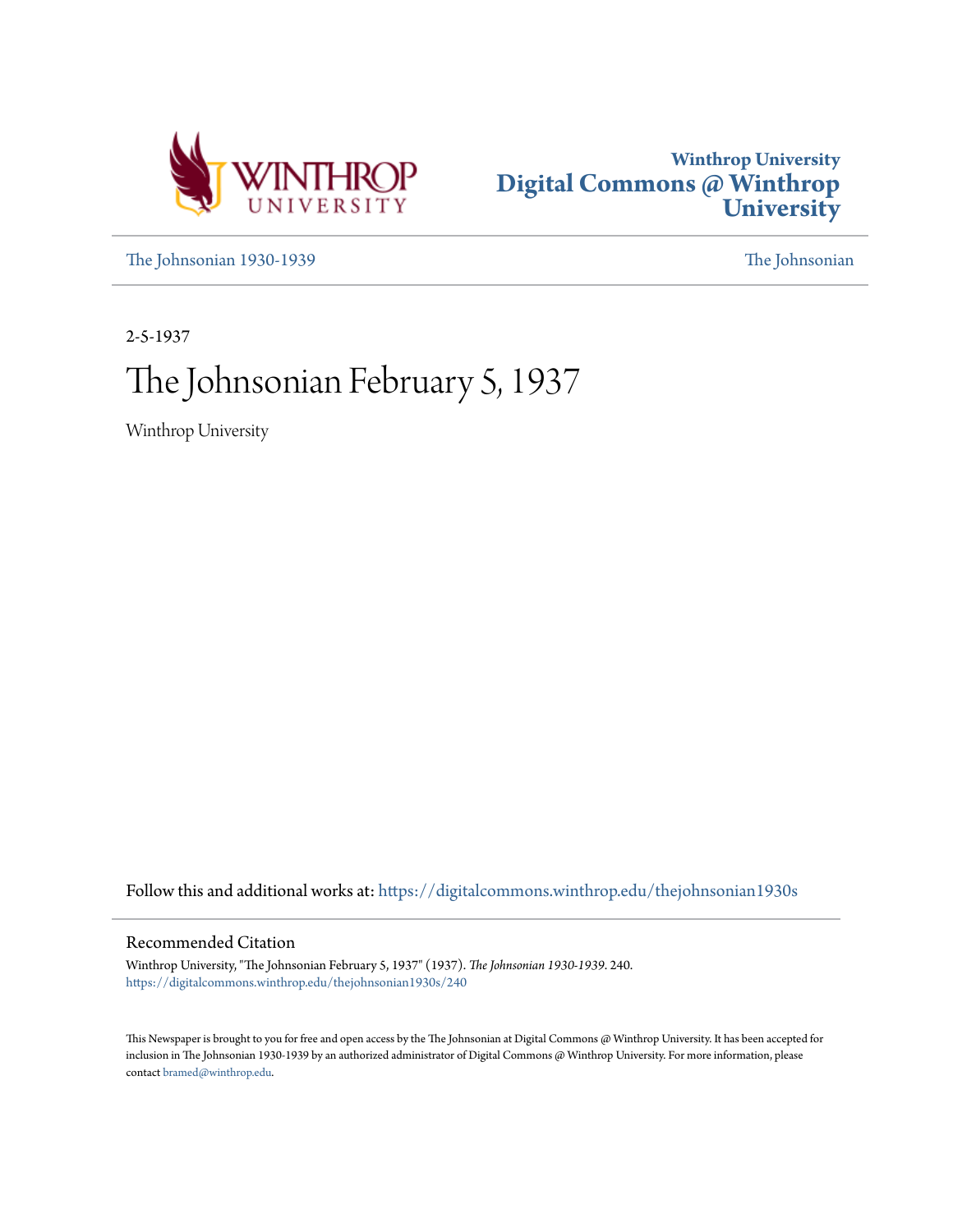. . . . . . . **B. O. Press America** 



**FEBRUARY TRIPS** 

ARE ANNOUNCED

**OCE HILL, SOUTH CAROLINA, FRIDAY, FE** 

SUBSCRIPTION, SLAS A YEAR

**Edwards and Fr** 

Roberson to Head

Group

Members of the

**Choruses** 

Of Annual Junior Follies

VOL. 14, NO. 18



**Featured Facts** 

meet of an in wies is particularly inat at Winthrop. Oirls are centy the fate of the

ave come to The Johns

OF '37 CHOSEN Katie Coker, Nell Jacks **Henrietta Barnwell Are Planted** MEMBERS OF CLASS '37

portamanahip, Scholarship<br>Service Used as Basis of<br>Chaice

**BEST ATHLETES** 

sing closely the false of the Extis Coher, well Jackson, and Henrichtz Barnwell were elected member of communications the class at<br>higher of the class of the class of the class of the class of the six<br>between one to The J

**Debate Director** 

Four to Participate in Ap  $\overline{P}$  $-1$ 0-30-19-00 L.R.C. CONFERENCE nday:<br>the cl<br>Churci diy—<br>ch Se Students to Meet Milled  $4:30 - 3n$ ≕ື້ ville and Brenau in<br>Debate

**LEY 5, 1997** 

Priday: 5:00-John

Next Week at Winthrop

The Appalachian Sprech Tourns-<br>ment, devasts with Breness and the SMIDedgeville, the I B. C. Conference<br>stillnesses and the increase of Automa, Ala, and the increase statistics<br>of a charge of the Straw-<br>percy of a charge

VARREN O. EXITE,<br>charge of the three trips<br>de during February by<br>if the campus



**Pi** Theta ay: 7:30 Cartel Series, 1931.<br>
1940.<br>
1952. - 1952. - Masquer Room, 2011.<br>
1953. - Masquer Room, 2011.<br>
1953. - 1953. - 1953. - 1954.<br>
1953. - 1953. - 1953. - 1954. - 1954.<br>
1953. - 1953. - 1954. - 1954. - 1954. - 1954. - 1954. - 1



**McLaurin Announces Cast**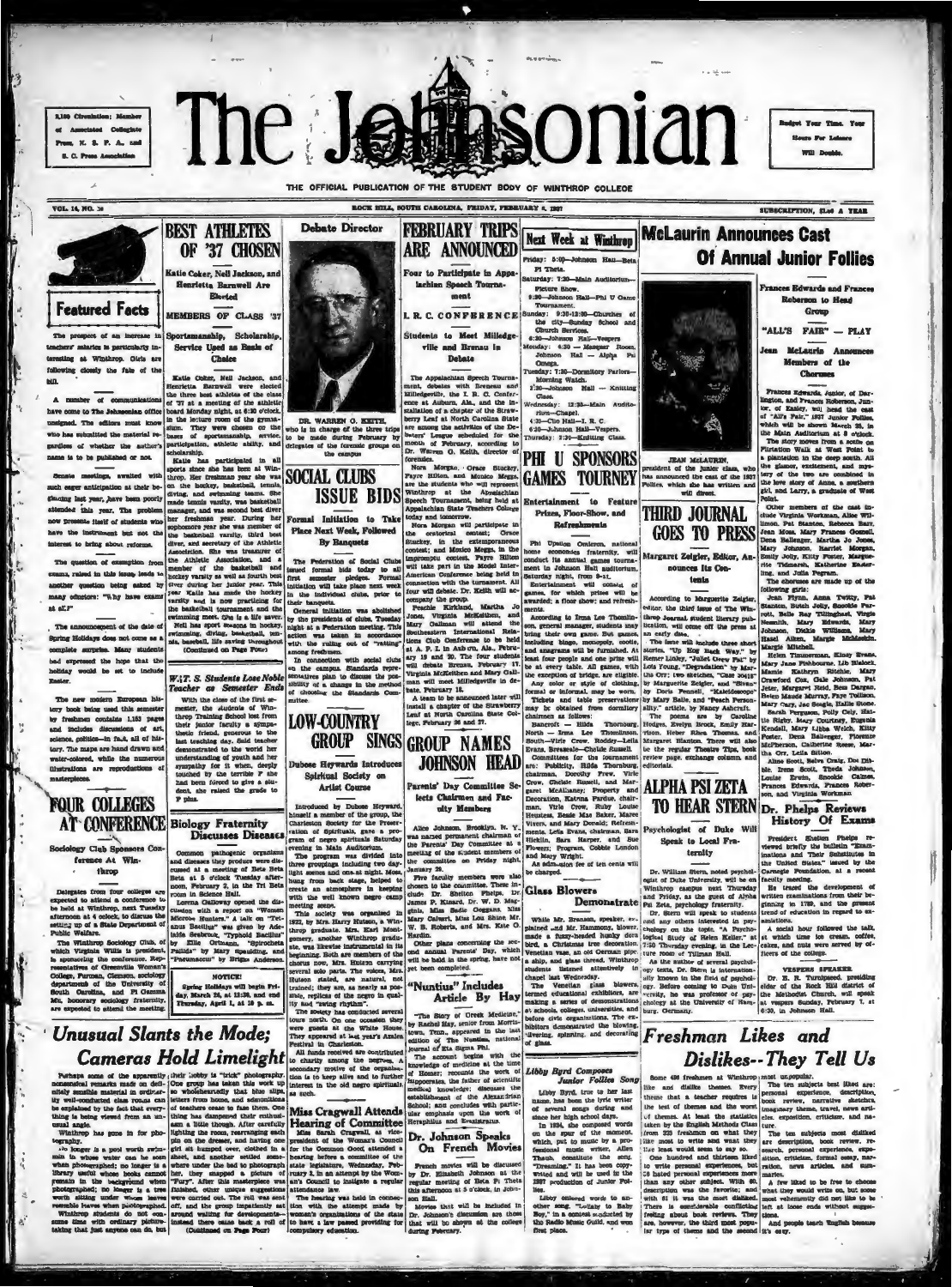| THE JOHNSONIAN                                                                                                                                                                                                            |
|---------------------------------------------------------------------------------------------------------------------------------------------------------------------------------------------------------------------------|
| d Wester During School Year Except Holiday Periods.<br>During the Regular Section The Official Organ of the Student Body of<br>Winthrop College, The South Carolina College for Women<br>Advertising Rates on Application |
| Entered as second-clam matter November 21, 1923, under the Act of<br>March 3, 1879, at the postoffice in Rock Hill, S. C.                                                                                                 |
| Rated First Among the College Newspapers of the flouth Carolina Collage<br><b>Press Association</b><br><b>Hember</b><br>Member of South Caroona Press Association                                                         |
|                                                                                                                                                                                                                           |
| <b>EDITORIAL STAFF</b>                                                                                                                                                                                                    |
| <b>BURINESS STAFF</b>                                                                                                                                                                                                     |
| SLIZABETH KERHULAS Business Manager                                                                                                                                                                                       |
| <b>REPORTERS</b>                                                                                                                                                                                                          |
| Hattle Greene Stewart, Ruth Bethes, Lorena Gallowsy, Jessie Teague,<br>Elizabeth Kelly. Rose Rudnick, Lois Young, Margaret Altman,<br>Harriet Morgan, Anne Tilehman                                                       |
| FRIDAY, FEBRUARY L 1817                                                                                                                                                                                                   |
| <b>REFUSED AGAIN</b>                                                                                                                                                                                                      |

"The Ways and Means Committee recommended \$226. 110 for Winthrop's 1937-38 appropriation against a request of \$311,673.05."-A. P. news report, Feb. 4.

The depression has gone. Prices are rising; industries are coming; salaries—even for public school teachers—are rising. But Winthrop is still running on a depression-period

man, and this year the request for increased appropriations<br>a been refused by the legislature. Our professors are underlying the legislature. Our professors are under-<br>ido, our buildings need repairs; our equipment must be at it can subsist.

it it can subside.<br>The South Carolina State College for Women has a giori-<br>I record to uphold. It's not a rah-rah-dear-Alma-Mater<br>rit that causes us to be proud of Winhrop. Her name is<br>pected and ahe has a high piace among  $008T$ spirit that caus the

the United States. The excellent reputation Winthrop scaces are the United States. The excellent is many and the loss way accomputed in the sixter and the basic product that is a particular the sixter and the sixter harmo

A TIME BUDGET<br>"I simply haven't time to do all the things I am supposed<br>do," is a comment frequently heard on the Winthrop to do," is a com

mpus.<br>How can we solve this problem of seeming lack of time?

How can we solve this problem of seeming lack of time?<br>Will not a time budget be one answer to the question?<br>To many of us a time budget, it is true, has a connotation<br>that is not allogether pleasing. In connection with th

A writer has recently suggested, however, a way to cure<br>this averaion to budgets. Why, he asks, should he look on the<br>budgets as something disagreeable? Why not consider bud-

budgets as something disagreeshle? Why not consider bud. Why the line of getting a small of getting the things we want? I a Of what is the mann gibtire in the state of getting the things we not apply this paychology to ou

Joyment.<br>Let's find time to do the things If Speaks for Itself Square Let's make a time budget. Let's find time to do the things If Speaks for Itself Square we have to do. But above all let's find time to do the things A n

### **WE GO FORWARD**

We commend the Student Government Association for the step which it has taken to organize student government within the dormitories

within the dormitories.<br>Is yis for control of the house council in each residence hall, the Association, we believe, has greatly increased its strength. By this now plan, numbers of students who have been herefore felt no

We commend the Student Government Association also<br>for establishing the office of social chairman, one of whose<br>durinal tis do assist in creating among the students the fine<br>art of living together as a community. As stude d the Student Govern nt Association als



art work for The Meansenna ...<br>dependable and capable, in addition ... modest ... amender of<br>Similar Order ... To Galinet ... To Calmer ... Tolerand ...<br>Similards representative ... The<br>measury Education club ... Kappe ... Dear Editor . . .

function magneton, use of the state of the state of the state of the state of the form of the state of the state of the state of the state and the state in the bears of the state in the state in the state of the state of

Irene Beotth.<br>
Olad to see a coupla new faces<br>
Olad to the returned old<br>
new of some of the returned old<br>
Record of the returned old<br>
And hope to must<br>use the returned of the couple and hope to must<br>
and hope to the catego

lication Minimidial Control and the base of the state of the base way of the base of the base of the base of the base of the base of the base of the state of the state of the state of the state of the state of the control

Dr. Paul Mowbray Wheeler and were the reporter "What do you consider has been "What the presiste change made at Win-<br>the presiste change made at Win-<br>throp sizes read many made at Win-<br>"The appointment of Dr. Phalps

color. now<br>
And<br>
Mr. James proves that youth is<br>
everiasing -during haives at Artist<br>
course Numbers he entertains his<br>
throug of admiring andene with<br>
the most intriguing mades made<br>
the most intriguing mades made<br>
the si

Do You Know?

1. Of whom are the two big portraits in the be librar 2. Where is there a bust of

Dear Mobile, the control in the control of the control of the control of the control of the control of the control of the control of the control of the backy-line. The backy-line of the control of the control of the contr ... The Jeannal ... and has done at work for The Jeannaise...<br>art work for The Jeannaise...<br>dependable and capable, in addi-

**JUST LINES** 

≂

**TATE** BALLY.

# **About The Gym**

Seem here and there ahout the property in the hockey field, tennis courts, and the product of the product of the product of the product of the product of the product of the product of the product of the product of the prod



the post remains and the post remains the state of the state of the state of post time of the state of the state of the state of the state of the state of the state of the state of the state of the state of the state of th the only possi-

orth into the worm a second with<br>initial generation.<br>The fame of reform burns with-<br>n me, but enough until next week.<br>With all my heart,<br>FENNIE JUNIOR. One Minute Interview

to the presidency," was the im-

out for said Reyck, creating the conditional condition of the polarity of the polarity can be conditioned by the problem of the state of the state of the state of the state of the state of the state of the state of the st "What is one improvement that<br>on would suggest in the college

or words suppose to the ending of<br>the meaning of the Payton Relation of the Payton Relations of the South<br>signal contributions of the South Company, The alternation of the South<br>support to the South contribution of the So

comparative religion."<br>
Shancing at the gym day and Eddie Room, any explorering size Policine Towns and this is Debia Institute of Tech- practices under way.... Jesuie and their sixtypine delense in North Law 1901 and the America is a minimized, who made the same standard of living, a college man gets about 65 a month for summer employment.

son, and Henrietta Bethe hadies of honori

### **Student Opinion Differs About Senior Exemption from Exams**

in the<br>studen<br>sole and k | with anyw ums help the<br>we as a wh

The Spendas for Itself Segure Constant in the spectra of the settlet in the settle and a set be constant and a first of English Dependent of the set of the constant in the set of the set of the set of the set of the set o



"The old order chageth, yielding place to the new

ed at Pur

e. S. D., the u art at the

We've all be ard about little Willie, but The E

> Little Willie, mitty mug,<br>Built a fire 'neath the liquor .<br>He skipped and danced in dev<br>To see his father's spirits fire. or jug .<br>Ish glos

A memorial endowment fund of \$50,000 in honor of the late Will<br>A. Law was given to Wofford College by S. Clay Williams, Winston-St<br>tobacco official. This gift brings the college endowment up to ages atrly \$700,000

We didn't think it unusual<br>The Blue Stocking, Do you? al to find this p

"Act and you shall receive" is the motio of men students at John Tariston College. These cases are the motion of the motion of the studies of the studies of the studies of the studies of the studies of the studies by kand

Termed "Purple Cowledge," Wellesley News printed the market revealing the results of the 7 time. (We profer leaving it with the relies).

never saw a purple con<br>never hope to see one,<br>ut I can tell you anyh<br>""haley seems to be en

iesten University News<br>led against these professors who special values of the fact out that the few professors who<br>They point out that fine fun footing only the The Bo ors who spend the a ing. Th rs who do go in for ta

It was p

From the scientific field comes a clue to one of the new world, Archeologists have discovered dice used by prehis follows. To us, that sources like a hot tip on how this country.

# "BARGAINS"

The subject of "Teachers' Salarics," often discussed, especially within recent years, is one descrving the consideration of all parents, taxpayers, and we should also say students.

also say students.<br>The question affects every American come and should not be taken lightly. Sometimes when<br>you buy a piece of merchandise that looks like a bar-<br>gain, you do not get what you expect. School teachers<br>would

tions at nome or eiseware.<br>
If and when this time should come, York County and other South Garultha Counties will be left with the "hargains." Do avoid an Counties will be trained to the basis of bargains." you could go a



THE JOHNSONIAN **Personalities**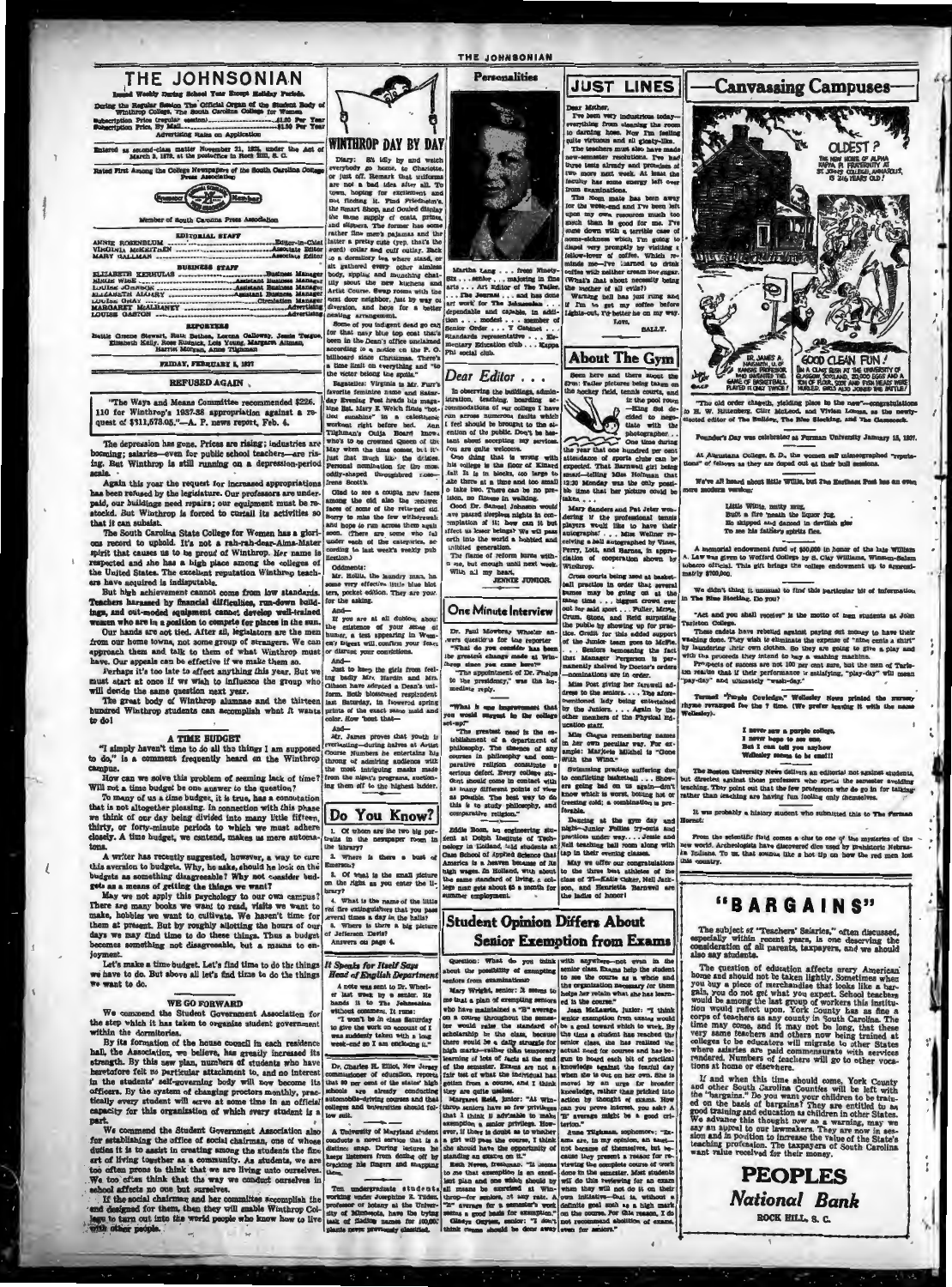